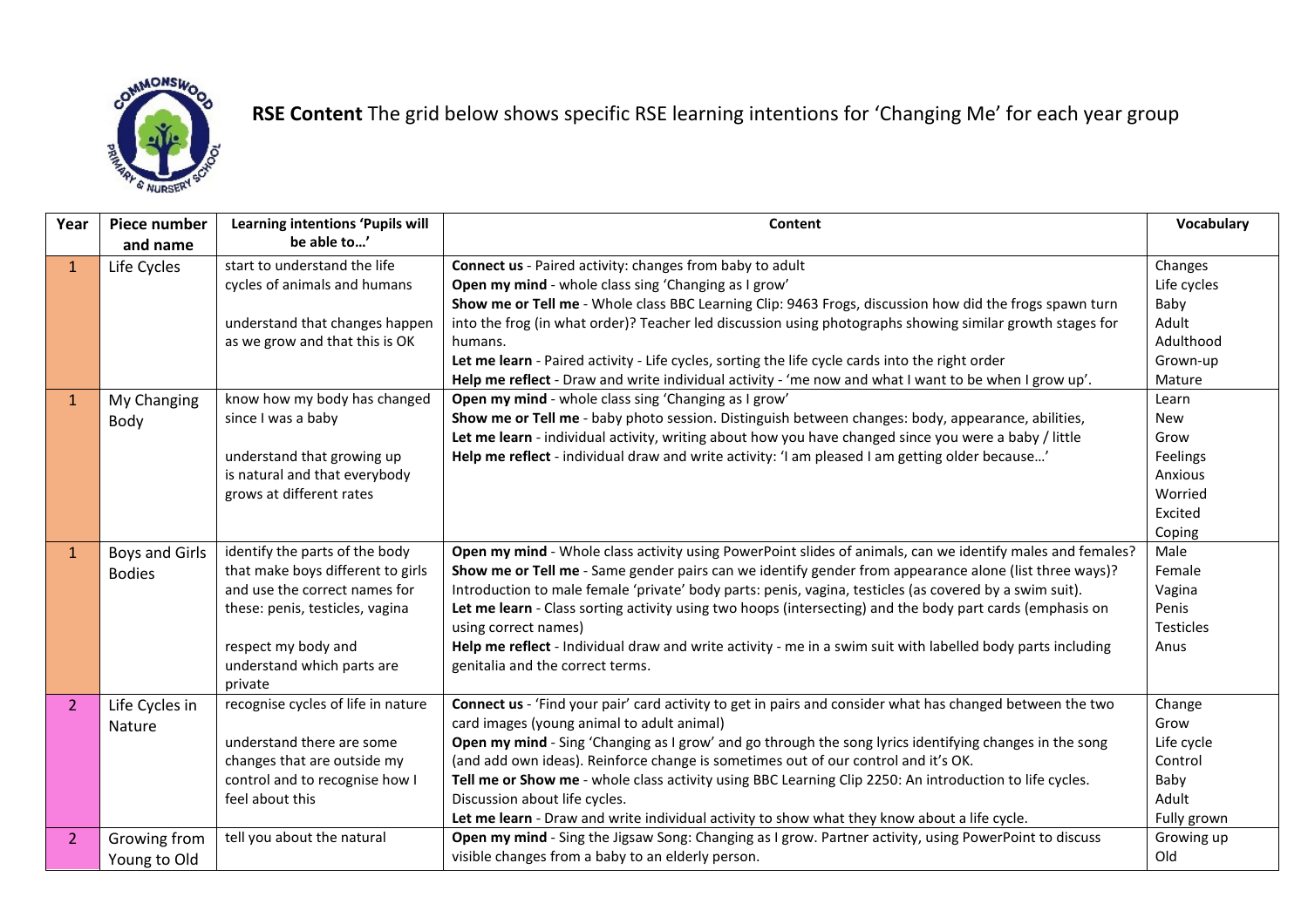| $\overline{2}$        | The Changing<br>Me         | process of growing from young<br>to old and understand that this is<br>not in my control<br>identify people I respect who<br>are older than me<br>recognise how my body has<br>changed since I was a baby and<br>where I am on the continuum                           | Tell me or Show me - Whole class, using the book 'My Grandpa is Amazing' by Nick Butterworth to talk<br>about growing older. Share photos of grandparents (if any have brought them in) - could invite grandparents<br>in too to talk about how they were when they were younger etc.<br>Let me learn - Using the Leaf template, individual draw and write activity about someone older who is<br>special, share these with whole class. Create a positive impression of growing older.<br>Help me reflect - Individual activity, complete the sentence stem: 'One thing that changes, in a good<br>way, when we get old is'<br>Connect us - Circle time activity (talking partners first) complete one of these sentence stems, taking each<br>one in turn: 'When I was a baby I could'; 'Now I am 6/7 years old I can'; 'When I am grown up I will be<br>able to' | Young<br>Change<br>Respect<br>Appearance<br>Physical<br>Baby<br>Toddler<br>Child                                                     |
|-----------------------|----------------------------|------------------------------------------------------------------------------------------------------------------------------------------------------------------------------------------------------------------------------------------------------------------------|---------------------------------------------------------------------------------------------------------------------------------------------------------------------------------------------------------------------------------------------------------------------------------------------------------------------------------------------------------------------------------------------------------------------------------------------------------------------------------------------------------------------------------------------------------------------------------------------------------------------------------------------------------------------------------------------------------------------------------------------------------------------------------------------------------------------------------------------------------------------|--------------------------------------------------------------------------------------------------------------------------------------|
|                       |                            | from young to old<br>feel proud about becoming<br>more independent                                                                                                                                                                                                     | Open my mind - Whole class activity using the story of Titch and discuss the theme of growing.<br>Tell me or Show me - Whole class sorting activity using timeline labels 'Baby', 'Toddler', 'Child', 'Teenager',<br>'Adult' and a collection of different items. Discuss how growing and changing brings more abilities, more<br>freedom and independence, more responsibilities, more knowledge.                                                                                                                                                                                                                                                                                                                                                                                                                                                                  | Teenager<br>Adult<br>Independent<br>Timeline<br>Freedom<br>Responsibilities                                                          |
| $\overline{2}$        | Boys' and<br>Girls' Bodies | recognise the physical<br>differences between boys and<br>girls, use the correct names<br>for parts of the body (penis,<br>testicles, vagina) and appreciate<br>that some parts of my body are<br>private<br>tell you what I like/don't like<br>about being a boy/girl | Open my mind - Groups of 4 discuss differences between the things girls do and the things boys do - share<br>some ideas with whole class.<br>Show me or Tell me - Whole class sorting activity, body parts specific /not specific to gender<br>Let me learn / Help me reflect - Individual draw and write activity, 'This is me, what it means to be a girl or a<br>boy to me'.                                                                                                                                                                                                                                                                                                                                                                                                                                                                                     | Male<br>Female<br>Vagina<br>Penis<br><b>Testicles</b><br>Anus<br>Public<br>Private                                                   |
| $\mathbf{2}^{\prime}$ | Assertiveness              | understand there are different<br>types of touch and tell you which<br>ones I like and don't like<br>be confident to say what I like<br>and don't like and ask for help                                                                                                | Connect us - circle time activity, pass the touch. Discuss when we use touch, positive and negative.<br>Tell me or Show me - Class activity, share the poem 'What About You?'<br>Alternatively, read the book 'Hug' by Jez Alborough. Ask the children to think about the sort of touches they<br>like.<br>Let me learn - Individual draw and write activity; 'two types of touch I like'.<br>Help me reflect - Individual draw and write activity, 'One way I like touch is when'                                                                                                                                                                                                                                                                                                                                                                                  | Touch<br>Texture<br>Cuddle<br>Hug<br>Squeeze<br>Like<br><b>Dislike</b><br>Acceptable<br>Unacceptable<br>Comfortable<br>Uncomfortable |
| 3                     | <b>How Babies</b><br>Grow  | understand that in animals<br>and humans lots of changes                                                                                                                                                                                                               | Connect us - using pair cards, find your partner and talk about changes from being a baby to an adult.<br>Open my mind - Class activity, introduction using PowerPoint to females having babies and males<br>having an important parenting role.                                                                                                                                                                                                                                                                                                                                                                                                                                                                                                                                                                                                                    | Changes<br><b>Birth</b><br>Animals                                                                                                   |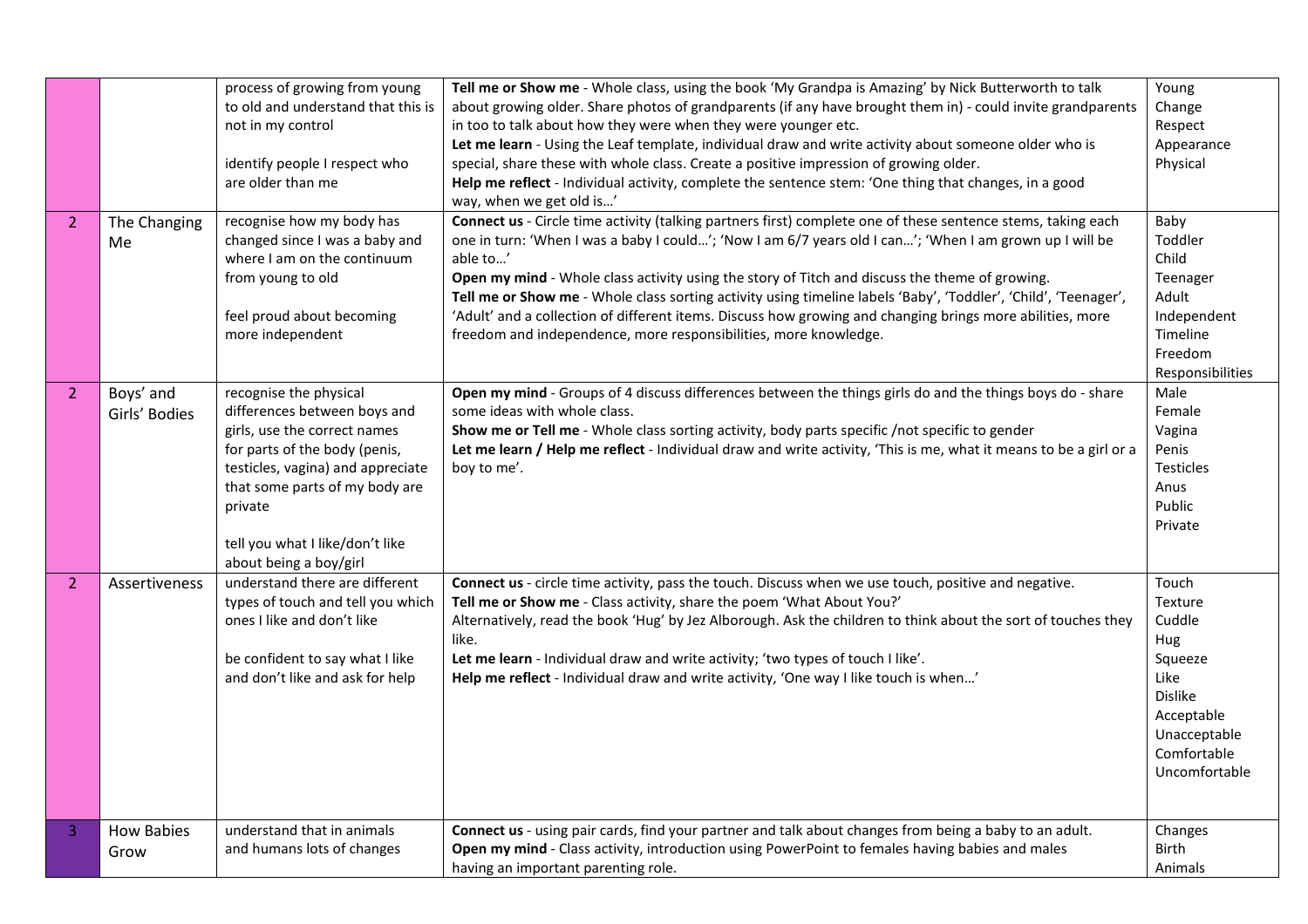|   |               | happen between conception and      | Tell me or Show me - Class activity, preferably with a parent and new baby, or puppy/kitten. Consider what      | <b>Babies</b>     |
|---|---------------|------------------------------------|-----------------------------------------------------------------------------------------------------------------|-------------------|
|   |               | growing up, and that usually it is | it would be like to have a new baby. Discuss what it needs each day, routines, caring for him/her.              | Mother            |
|   |               | the female who has the baby        | Let me learn - paired draw and write activity; three pictures in sequence to show changes that happen for       | Growing up        |
|   |               |                                    | the baby: from birth, to being a child/young animal, to being fully grown.                                      |                   |
|   |               | express how I feel when I see      | Help me reflect - Individual draw and write, 'how have I changed since I was a baby' (especially around         |                   |
|   |               | babies or baby animals             | independence).                                                                                                  |                   |
| 3 | <b>Babies</b> | understand how babies grow         | Connect us - whole class sing 'Changing as I grow' - and think about changes from being a baby to now           | Baby              |
|   |               | and develop in the mother's        | Open my mind - Paired activity, 'what does a baby need to grow and survive' (both emotional and physical).      | Grow              |
|   |               | uterus and understand what a       | Tell me or Show me - whole class discussion about how a baby starts out / where does it grow. PowerPoint        | Uterus            |
|   |               | baby needs to live and grow        | to illustrate the baby growing in a womb.                                                                       | Womb              |
|   |               |                                    | Let me learn - individual draw and write activity - what a baby needs to survive and live and grow.             | <b>Nutrients</b>  |
|   |               | express how I might feel if I had  | Help me reflect - Individual activity, list the 3 most important things a baby needs to survive and grow.       | Survive           |
|   |               | a new baby in my family            |                                                                                                                 | Love              |
|   |               |                                    |                                                                                                                 | Affection<br>Care |
|   |               | understand that boys' and girls'   | Connect us - circle time activity; changes that have happened and good and bad things about change.             | Change            |
| 3 | Outside Body  | bodies need to change so that      |                                                                                                                 | Puberty           |
|   | Changes       | when they grow up their bodies     | Open my mind - Class activity to introduce the word puberty and changes outside the body. Explain that          | Control           |
|   |               | can make babies                    | puberty refers to the collection of changes that will gradually change their bodies from a child's body into an |                   |
|   |               |                                    | adult's body.                                                                                                   |                   |
|   |               | identify how boys' and girls'      | Tell me or Show me - class sorting activity using body cards. Reinforce puberty changes with PowerPoint.        |                   |
|   |               | bodies change on the outside       | Let me learn - Paired activity using resource sheet 'My Life, My Changes'.                                      |                   |
|   |               | during this growing up process     | Help me reflect - individual reflection on what may be worrying them about growing up and what they are         |                   |
|   |               |                                    | looking forward to.                                                                                             |                   |
|   |               | recognise how I feel about these   |                                                                                                                 |                   |
|   |               | changes happening to me and        |                                                                                                                 |                   |
|   |               | know how to cope with those        |                                                                                                                 |                   |
|   |               | feelings                           |                                                                                                                 |                   |
| 3 | Inside Body   | identify how boys' and girls'      | This lesson does not attempt any explanation of how the sperm and the egg come together.                        | Puberty           |
|   | Changes       | bodies change on the inside        | Open my mind - Class discussion, where does a new life start from? Pick out differences (chicken lay eggs       | Male              |
|   |               | during the growing up process      | etc.)                                                                                                           | Female            |
|   |               | and why these changes are          | Tell me or Show me - Class activity, PowerPoint slides to identify and explain the key elements of puberty      | <b>Testicles</b>  |
|   |               | necessary so that their bodies     | changes inside the body and how the changes link to the start of a new life.                                    | Sperm             |
|   |               | can make babies when they          | Let me learn - Paired activity using 'The Great Growing Up Adventure'.                                          | Penis             |
|   |               | grow up                            | Help me reflect - Question Answer session using 'Jigsaw Jino's Private Post Box'. Respond to the questions      | Ovaries           |
|   |               | recognise how I feel about these   | with the class and deal with things in a form such as "Jigsaw Jino tells me some people aren't sure about       | Egg<br>Ovum/Ova   |
|   |               | changes happening to me and        | Let me explain it"                                                                                              | Womb/Uterus       |
|   |               | how to cope with these feelings    |                                                                                                                 | Vagina            |
| 3 | Family        | start to recognise stereotypical   | Open my mind - class activity using Task cards to think about male/female roles.                                | Stereotypes       |
|   | Stereotypes   | ideas I might have about           | Tell me or Show me - Class discussion to introduce the word 'stereotypical' and why/how roles within their      | Task              |
|   |               | parenting and family roles         | families are taken.                                                                                             | Roles             |
|   |               |                                    |                                                                                                                 |                   |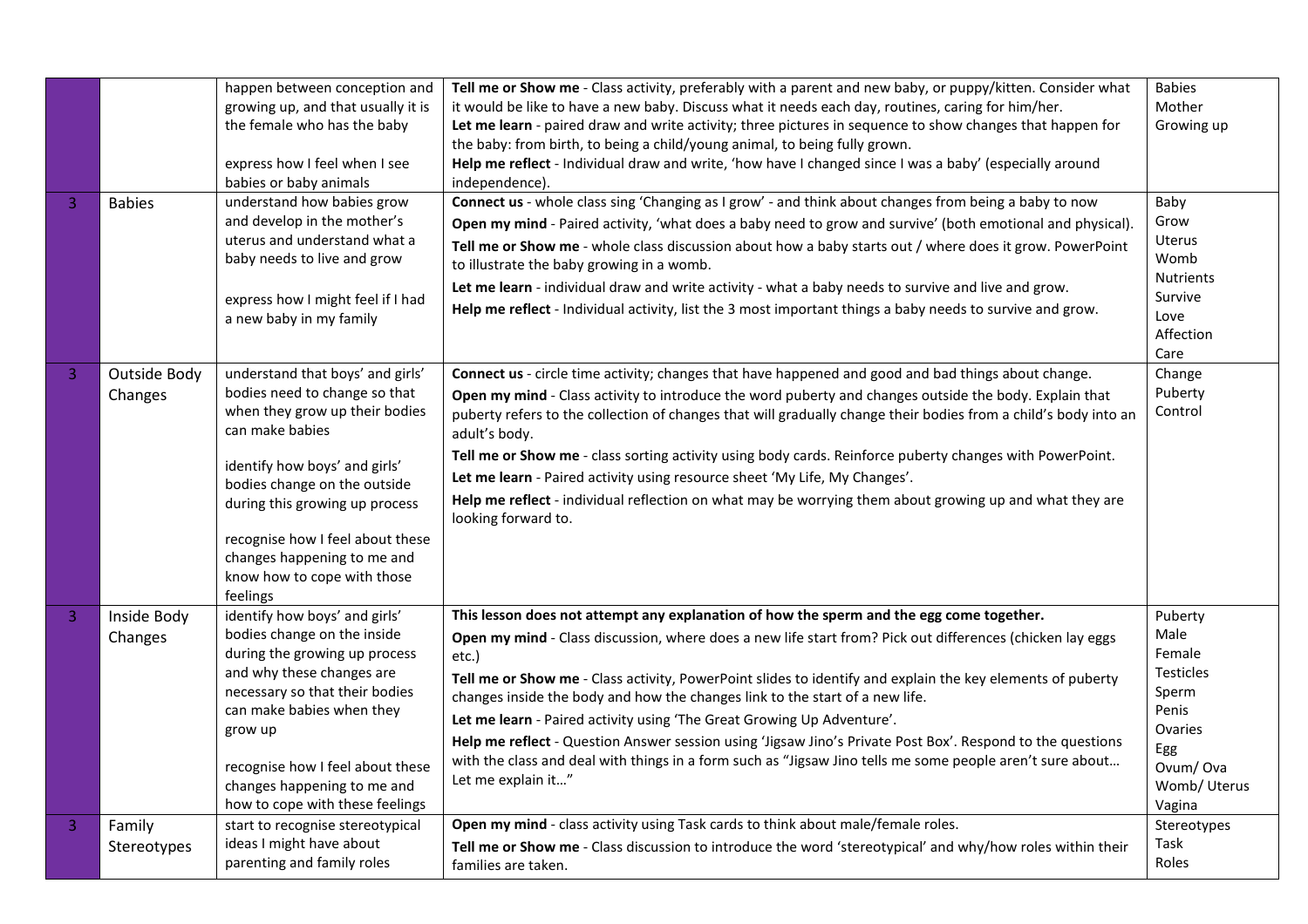|   |                                  | express how I feel when my<br>ideas are challenged and be<br>willing to change my ideas<br>sometimes                                                                                                                                                                                                                 | Let me learn - In groups design a pillow case for a boy/girl. Is it stereotypical? Complete the sentence: 'Our<br>design is/is not stereotypical because'<br>Help me reflect - individual reflection, who does which jobs in their home?                                                                                                                                                                                                                                                                                                                                                                                                                                                                                                                                                                                                                                                                                                                                                                                                                                                                                                                                                                                 | Challenge                                                                                  |
|---|----------------------------------|----------------------------------------------------------------------------------------------------------------------------------------------------------------------------------------------------------------------------------------------------------------------------------------------------------------------|--------------------------------------------------------------------------------------------------------------------------------------------------------------------------------------------------------------------------------------------------------------------------------------------------------------------------------------------------------------------------------------------------------------------------------------------------------------------------------------------------------------------------------------------------------------------------------------------------------------------------------------------------------------------------------------------------------------------------------------------------------------------------------------------------------------------------------------------------------------------------------------------------------------------------------------------------------------------------------------------------------------------------------------------------------------------------------------------------------------------------------------------------------------------------------------------------------------------------|--------------------------------------------------------------------------------------------|
| 4 | Unique me                        | I understand that some of my<br>personal characteristics have<br>come from my birth parents and<br>that this happens because I am<br>made from the joining of their<br>egg and sperm<br>I appreciate that I am a truly<br>unique human being                                                                         | This lesson does not attempt any explanation of how the sperm and the egg come together. Open my<br>mind - class activity using the kitten/mother cards to show how some characteristics are passed on but<br>others are unique to us.<br>Tell me or Show me - Using photos of a known adult and their parents, identify characteristics that have<br>been passed on (eye colour etc.)<br>Let me learn - Class activity using 'My Parents and Me' to highlight for the children that some characteristics<br>are genetic and passed to a child when egg and sperm meet. Also link to grandparent characteristics as well<br>as those that are unique.<br>Help me reflect - Individual draw and write activity, 'Being a truly unique human being makes me feel'                                                                                                                                                                                                                                                                                                                                                                                                                                                          | Personal<br>Unique<br>Characteristics<br>Parents<br>Egg<br>Sperm                           |
| Δ | Having A Baby                    | correctly label the internal and<br>external parts of male and<br>female bodies that are necessary<br>for making a baby<br>understand that having a baby is<br>a personal choice and express<br>how I feel about having children<br>when I am an adult                                                               | Open my mind - Class activity to review making special things i.e. a baby. Group activity to discuss these<br>questions: Why do people choose to have babies? What are the ingredients to make a baby. What is difficult<br>about looking after a baby? Point out this is a choice or ask - Does everybody have to have a baby?<br>Tell me or Show me - Think back to the starter game: what were the main ingredients for making a baby?<br>Show flash cards with pictures of sperm (remember these are full of messages contained in genes about<br>what the father is like) and egg /ovum (remember this is full of messages/ genes about what the mother is<br>like). Use the PowerPoint slides to recap where the sperm and egg/ovum come from inside the body.<br>Children were introduced to this power point in Year 3 already.<br>Let me learn - Teacher led discussion - imagine visiting another planet that does not have male / female<br>differences - how might they reproduce? Paired activity to create a fact file for an alien on how humans<br>reproduce.<br>Help me reflect - Share fact files and remind children to use the question box if they have any questions or<br>are unsure of anything. | Sperm<br>Egg/Ovum<br>Penis<br><b>Testicles</b><br>Vagina/ Vulva<br>Womb/ Uterus<br>Ovaries |
| 4 | Girls and<br>Puberty             | describe how a girl's body<br>changes in order for her to be<br>able to have babies when she is<br>an adult, and that menstruation<br>(having periods) is a natural part<br>of this<br>know that I have strategies to<br>help me cope with the physical<br>and emotional changes I will<br>experience during puberty | Connect us - Whole class activity to recap on previous learning about puberty, use 'How do I feel about<br>Puberty Cards' as a stimulus to discussion.<br>Open my mind - Whole class activity using different items to do with growing up. Introduce the word<br>'menstruation' and puberty in girls. Show the animation: The Female Reproductive System.<br>Tell me or Show me - whole class activity to go through the stages of menstruation.<br>Let me learn - Paired/small group sorting activity using 'Menstruation Cards'<br>Help me reflect - Using Jigsaw Jaz to raise any worries about growing up.                                                                                                                                                                                                                                                                                                                                                                                                                                                                                                                                                                                                           | Puberty<br>Menstruation<br><b>Periods</b>                                                  |
| 5 | Self-Image<br>and Body-<br>Image | be aware of my own self-image<br>and how my body image fits into<br>that                                                                                                                                                                                                                                             | Connect us - whole class circle activity, rolling the ball and giving complements                                                                                                                                                                                                                                                                                                                                                                                                                                                                                                                                                                                                                                                                                                                                                                                                                                                                                                                                                                                                                                                                                                                                        | Self<br>Self-image<br>Body image                                                           |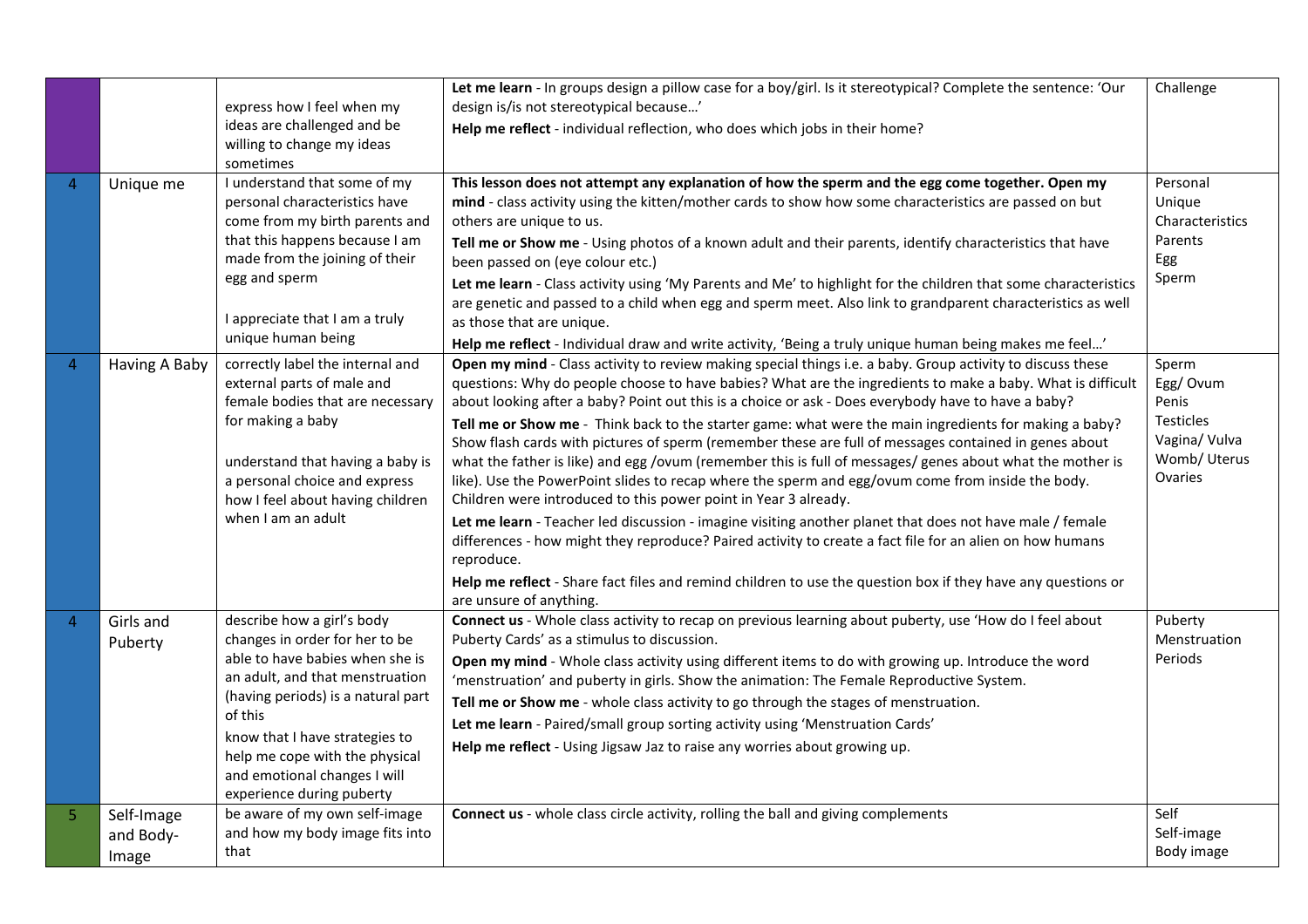|   |                                      | know how to develop my own<br>self esteem                                                                                                                                                                                                                      | Open my mind - small group sorting activity, using 'Self-image Cards', Give each card a happy / sad face.<br>Discuss where these perceptions come from (the happy/sad faces) and share the PowerPoint slide to help<br>children understand this issue.<br>Tell me or Show me - Individual activity to explore how we see ourselves (self-image), using the inside of the<br>self-image picture frame card. Discuss links between self-image and self-esteem*. Group activity using the<br>'Gingerbread person image' to create someone with high self-esteem.<br>Let me learn - Whole class discussion to consider how we can turn a negative statement into a positive one<br>using affirmations (distance this with generic examples). Individual activity to change a sad face self-image<br>card from Open my Mind, into a positive one.<br>Help me reflect - Individual activity to write their affirmations on the front of their cards and take a few<br>minutes in silence (perhaps with some gentle music) to repeat these to themselves. This will start to change<br>the perceptions held in the subconscious. | Self-esteem<br>Perception<br>Characteristics<br>Aspects<br>Affirmation                                                                            |
|---|--------------------------------------|----------------------------------------------------------------------------------------------------------------------------------------------------------------------------------------------------------------------------------------------------------------|---------------------------------------------------------------------------------------------------------------------------------------------------------------------------------------------------------------------------------------------------------------------------------------------------------------------------------------------------------------------------------------------------------------------------------------------------------------------------------------------------------------------------------------------------------------------------------------------------------------------------------------------------------------------------------------------------------------------------------------------------------------------------------------------------------------------------------------------------------------------------------------------------------------------------------------------------------------------------------------------------------------------------------------------------------------------------------------------------------------------------|---------------------------------------------------------------------------------------------------------------------------------------------------|
| 5 | Puberty for<br>Girls                 | explain how a girl's body<br>changes during puberty and<br>understand the importance of<br>looking after myself physically<br>and emotionally<br>understand that puberty is a<br>natural process that happens to<br>everybody and that it will be OK<br>for me | Connect us - Using a carousel to work in different pairs, discuss what makes you feel embarrassed and what<br>happens emotionally and physically when you are embarrassed?<br>Open my mind and Tell me or Show me - Whole class revisit what is needed to make a baby. Show<br>PowerPoint with pictures of sperm and eggs. Go through how the female body prepares itself to have a baby<br>using the animation 'The Female Reproductive System'.<br>Let me learn - Whole class revisit different sanitary products and how they are used. Single gender groups<br>moving around four different activities (sorting, discussing, agony aunt, and writing/drawing).<br>Help me reflect - sharing their work from Let me Learn. Remind children to use Jigsaw Jez's private post box<br>for any questions they have, but don't want to say out loud.                                                                                                                                                                                                                                                                        | Puberty<br>Menstruation<br>Periods<br>Sanitary towels<br>Sanitary pads<br>Tampons<br>Ovary/Ovaries<br>Vagina<br>Oestrogen<br>Womb/Uterus          |
| 5 | Puberty for<br><b>Boys and Girls</b> | describe how boys' and girls'<br>bodies change during puberty<br>express how I feel about the<br>changes that will happen to me<br>during puberty                                                                                                              | Connect us - Circle activity to recap on changes that happen to us as we grow and go through puberty.<br>Open my mind - Whole class activity using a continuum exercise to discuss the statements listed on the<br>'Puberty: Points of View' sheet. Point out there are no worn or write answers and that opinions will vary.<br>Tell me or Show me - Using the PowerPoint slides of the male organs, ensure all the children understand the<br>male reproductive system. Use the animation: The Male Reproductive System to reinforce this. Small group<br>activity using 'Boys 'n' Puberty Quiz'. Review the answers together.<br>Let me learn - Paired activity to produce an information leaflet or PowerPoint presentation for children aged<br>7 - 9, with the title 'Puberty - It Happens To Us All'.<br>Help me reflect - whole class circle activity to share what they have<br>produced and compare notes on the kind of questions and topics they have chosen to address.                                                                                                                                      | Puberty<br>Sperm<br>Semen<br>Testicles/Testes<br>Erection<br>Ejaculation<br>Wet dream<br>Larynx<br>Facial hair<br>Growth spurt<br><b>Hormones</b> |
| 5 | Conception<br>(right to<br>withdraw) | understand that sexual<br>intercourse can lead to<br>conception and that is how<br>babies are usually made                                                                                                                                                     | Connect us - whole class activity using Relationships Cards to think about the types of relationships there<br>are. Sort into different categories of relationship e.g. Family, Peer (may need explaining), Working and<br>Relationships with Physical Attraction.                                                                                                                                                                                                                                                                                                                                                                                                                                                                                                                                                                                                                                                                                                                                                                                                                                                        | Relationships<br>Conception<br>Making love                                                                                                        |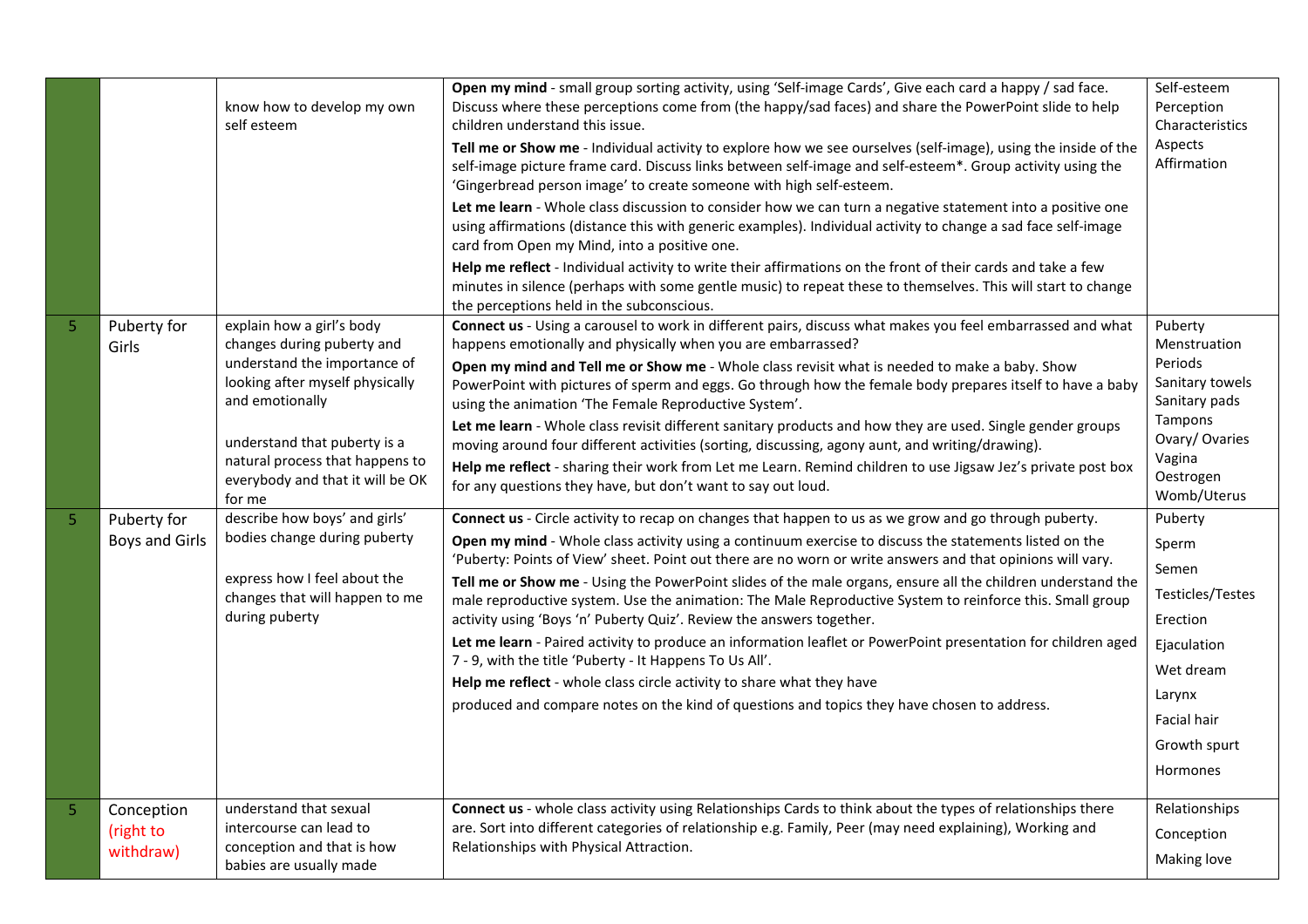|   |                                                    | understand that sometimes<br>people need IVF to help them<br>have a baby<br>appreciate how amazing it is that<br>human bodies can reproduce in<br>these ways                                                                               | Open my mind - Small group activity to consider relationships that become a couple and decisions to have a<br>baby. Using 'Having a Baby Diamond 9 cards' to sort most important/ least important*.<br>Tell me or Show me - Introduce the word 'Conception' - the moment when a new life begins. Use the<br>animations: The Female Reproductive System and The Male Reproductive System to recap on the physical<br>facts of how this happens. Introduce the term sexual intercourse. Show the PowerPoint slides of a baby in<br>the womb to recap how new life grows.<br>Let me learn - Small group sorting activity 'The Truth About Conception and Pregnancy' to consolidate and<br>develop their understanding<br>Help me reflect - Review and discuss the learning from the session. Remind them of the Private Post Box for<br>the questions they're still not sure about, or that may occur to them later. | Sexual<br>intercourse<br>Fallopian tube<br>Fertilisation<br>Pregnancy<br>Embryo<br>Umbilical cord<br>Contraception<br>Fertility<br>treatment |
|---|----------------------------------------------------|--------------------------------------------------------------------------------------------------------------------------------------------------------------------------------------------------------------------------------------------|-------------------------------------------------------------------------------------------------------------------------------------------------------------------------------------------------------------------------------------------------------------------------------------------------------------------------------------------------------------------------------------------------------------------------------------------------------------------------------------------------------------------------------------------------------------------------------------------------------------------------------------------------------------------------------------------------------------------------------------------------------------------------------------------------------------------------------------------------------------------------------------------------------------------|----------------------------------------------------------------------------------------------------------------------------------------------|
|   | My Self Image                                      | aware of my own self-image and<br>how my body image fits into that<br>know how to develop my own<br>self-esteem                                                                                                                            | Open my mind - Class activity using the PowerPoint image of make-up/airbrushing. Discuss the terms 'real'<br>self-image and 'ideal' self-image<br>Tell me or Show me - Individual activity to consider words associated with 'real self-image', using the self-<br>image template. Highlight words that are associated with body image. Repeat for 'ideal self-image'. What<br>problems are there is not being your ideal self-image? Discussion about how this links to good / poor self-<br>esteem.<br>Let me learn - Individual activity, using the Self-Esteem Smoothies template as a starting point, children each<br>design an ingredients label for their self-esteem smoothie.<br>Help me reflect - Individual draw and write activity, 'The main ingredient in my self-esteem smoothie                                                                                                                  | Self-image<br>Self-esteem<br>Real self<br>Celebrity                                                                                          |
|   | Puberty                                            | explain how girls' and boys'<br>bodies change during puberty<br>and understand the importance<br>of looking after myself physically<br>and emotionally<br>express how I feel about the<br>changes that will happen to me<br>during puberty | Connect us -Starter activity to complete the 'Growing-Up bingo card'. Go through these as a class.<br>Open my mind - Class (stand up - sit down) activity using the Puberty Flashcards to re-open the children's<br>thinking about the physical changes that occur during puberty.<br>Tell me or Show me - Class activity using the PowerPoint slides showing girl to woman and boy to man and<br>the animations (The Female/Male Reproductive Systems) to reinforce learning.<br>Let me learn - Small group sorting activity to play the Puberty Truth or Myth game, to reinforce learning and<br>highlight any unknowns.<br>Help me reflect - Individual activity to write privately and anonymously, at least one question they have in<br>their mind concerning puberty and growing up, (these questions will be used in the next session). Other<br>questions can go into Jem's Private Post Box.            | Opportunities<br>Freedoms<br>Responsibilities<br>Puberty<br>vocabulary taught<br>previously                                                  |
| 6 | Conception to<br><b>Birth</b><br>(can<br>withdraw) | describe how a baby develops<br>from conception through the<br>nine months of pregnancy, and<br>how it is born                                                                                                                             | Open my mind - Class discussion to consider a baby developing. Use the PowerPoint of the baby developing<br>in the womb. Play true / false card game, 'Baby Can'<br>Tell me or Show me - Range of activates to choose from to go through development from conception to<br>birth: Animations: Male/Female Reproductive Systems; invite a parent of a small baby who will answer<br>questions about being pregnant and birth; resource sheet 'From Conception to Birth'                                                                                                                                                                                                                                                                                                                                                                                                                                            | Pregnancy<br>Embryo<br>Foetus<br>Placenta                                                                                                    |